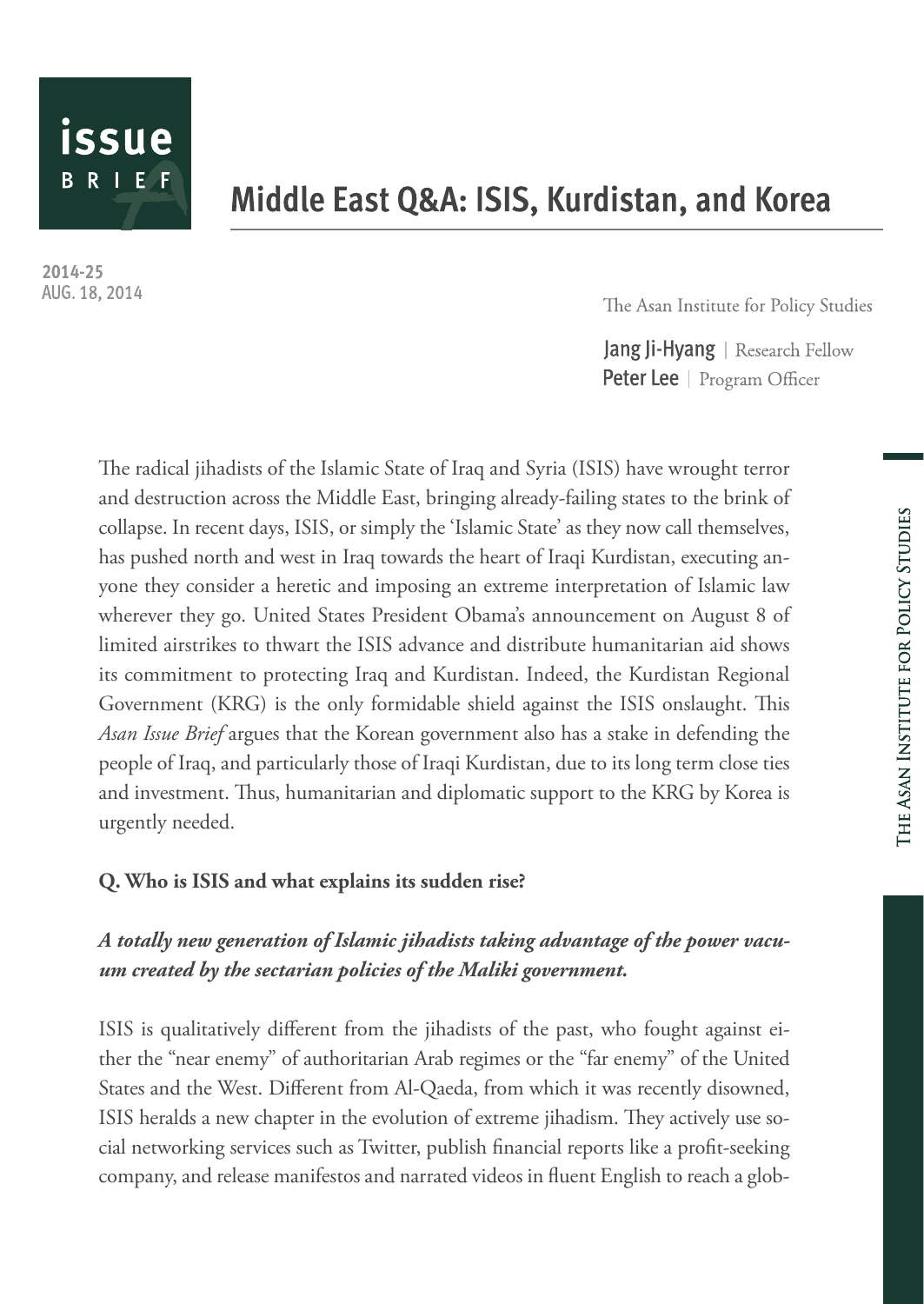al audience. Its fighters hail from all over the world, including Europeans, Americans, Central Asians, and even Uighurs. While Al-Qaeda recruited foreign fighters to help them in their global jihad against the West, ISIS remains—at least for the time being—firmly focused on sectarian cleansing in Iraq and Syria. It has no qualms about using foreigners as suicide bombers in even minor tactical operations.

Years of sectarian policies pursued by the Iraqi government of Nouri Al-Maliki have severely marginalized Iraq's Sunni community, creating a fertile breeding ground for militancy and insurgency. These groups, which include tribal militias, secular Baathists from the old regime, and radical Sunni Islamists, have a range of grievances against the current government. The battlefield success of ISIS is due to this broad coalition of Sunni groups. Their capture of Mosul, Iraq's second-largest city, in June set off a major humanitarian crisis as hundreds of thousands of Iraqis of all religious and ethnic backgrounds fled the ISIS onslaught.

ISIS has gone so far as to claim the mantle of the 'Islamic State.' It has its own police force, consumer protection agency, and conducts seminars on Islamic law to educate the population. In doing so, ISIS is a quasi-state actor bent on territorial conquest. Its manifestos frequently invoke overturning the infamous Sykes-Picot Agreement of 1916 which divided the Ottoman Empire between France and the United Kingdom into present-day Iraq and Syria. Scenes of ISIS fanatics proudly carrying out amputations for religious offences, mass executions of captured soldiers, and decapitating victims and leaving their heads on spikes in public squares should leave no illusion as to their organizational principles.

However, contained within ISIS's success are also the seeds of its own downfall. Its Sunni coalition partners, without whom ISIS could not have orchestrated complex battlefield maneuvers, have begun to realize that they may have made a pact with the devil. The former Baathist officials are Arab socialists and cannot tolerate the enforcement of a hard-line interpretation of Islamic law by ISIS. This broad but fragile coalition will not last long. Moreover, ISIS victories so far owe less to its incredible strength than to the embarrassing weakness of the Iraqi military.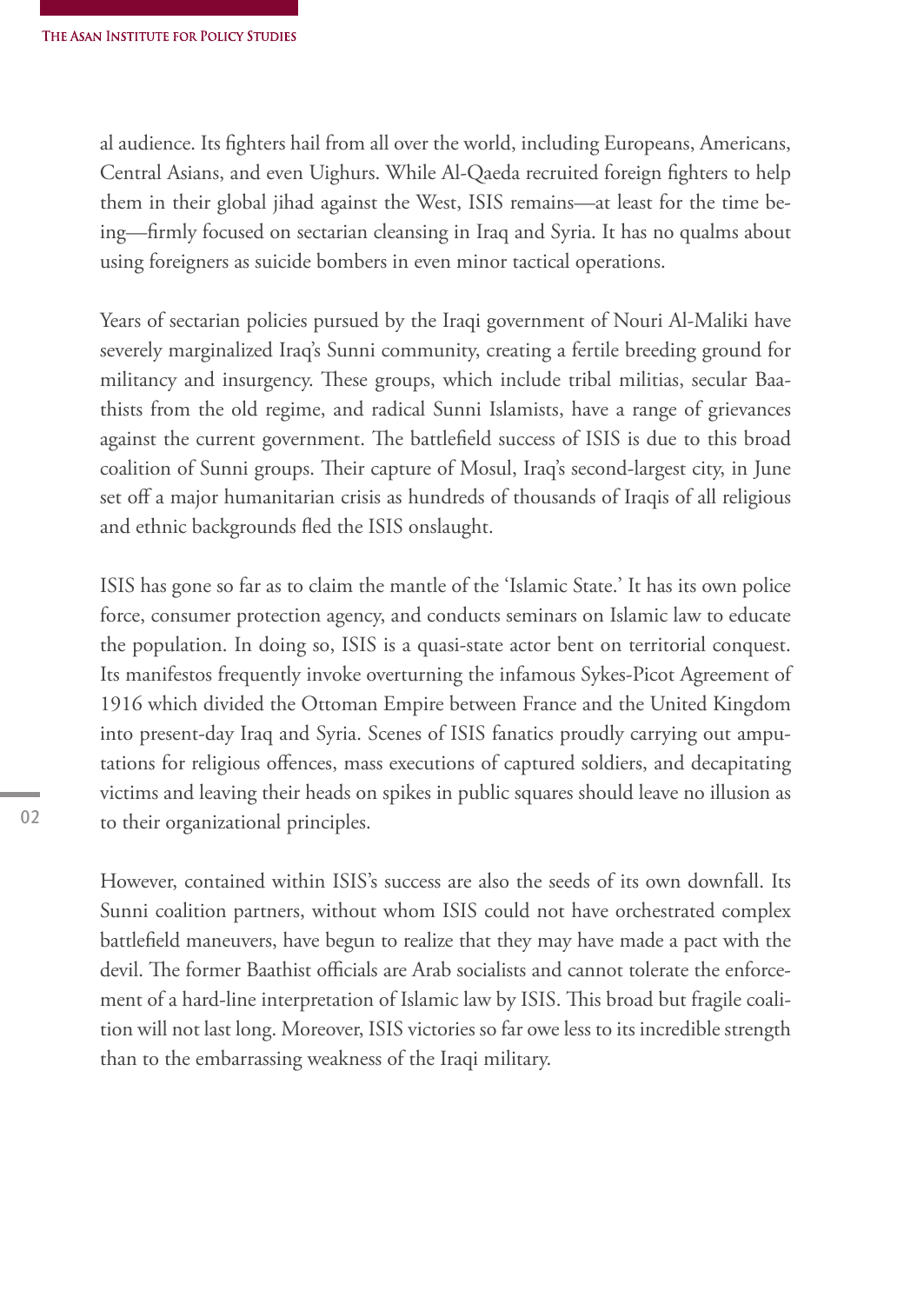### **Q. Why is the fighting in Iraqi Kurdistan a game-changer?**

## *The Kurds are the only ones capable of stopping ISIS and, in the long term, they may become an independent state.*

Unlike the Iraqi central government, on which the U.S. spent tremendous amounts of money without success, the KRG possesses a more professionalized military, institutional capacity, and political accountability. As ISIS forces approached, thousands of Iraqi troops fled Mosul and other northern cities, leaving behind their American-provided weapons, uniforms, and vehicles, not to mention hundreds of thousands of civilians. However, the professionalism of the peshmerga, the Kurdish military forces, has been in stark contrast to the collapse of the Iraqi army. If ISIS is able to conquer Iraqi Kurdistan, it will only be a matter of time before its forces once again turn to Baghdad and further south, potentially leading to the total breakdown of Iraq as a state. The Kurds are the last military force standing between ISIS and all-out civil war.

Indeed, over the past decade, the Kurds have successfully governed their region even as the rest of Iraq slide into sectarianism and civil war, proudly pointing out that not a single coalition soldier died in Kurdistan during the war, nor was a single foreigner kidnapped. Also, in a part of the world where democracy remains rare, the Kurds strive towards political representation and inclusive government. The people are secular yet religiously tolerant, with Muslims, Christians and many other denominations living side-by-side. In addition, their economic potential is also significant, with estimates that Iraqi Kurdistan could possess up to 45 billion barrels of oil in mostly untapped oil fields. In sum, the success of a viable Kurdistan is thus crucial to the future of Iraq as a whole.

The current fighting in Iraqi Kurdistan is also a game-changer in the long term in that it may lead to the creation of a powerful, independent Kurdistan. If ISIS is eventually defeated, the KRG will wield enormous strategic influence in the future of Iraq. It could pave the way for the de-facto partition of Iraq as a sovereign state, fracturing the country along Kurdish, Sunni Arab, and Shiite Arab lines. The regional strategic environment will also be transformed, as Turkey grapples with its own Kurdish minority who may either seek greater autonomy or try to formally join the newly-independent Kurdistan. Ultimately, an independent Iraqi Kurdistan is likely to change not only its own borders, but the entire map of the Middle East.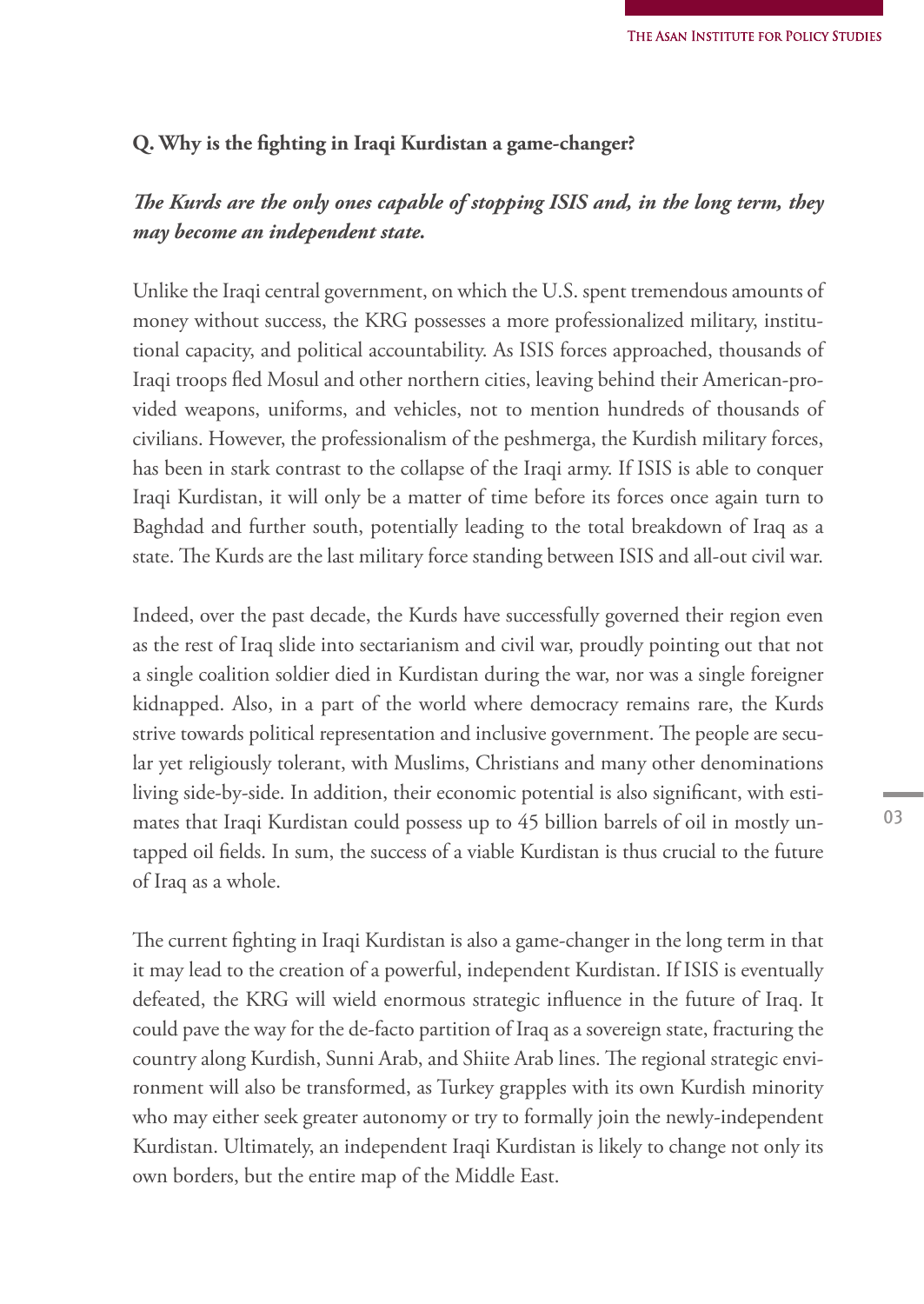#### **Q. How does the current conflict in Iraq affect Korea?**

## *Korea has invested significantly in Iraqi Kurdistan over the past decade; and not just money.*

The Korean government has played an instrumental role in supporting Iraqi Kurdistan's development. Under President Roh Moo-hyun, Korea sent nearly 3,600 engineers, medics, and infantrymen as part of the Zaytun Division to assist in post-war reconstruction and security in Iraqi Kurdistan. In total, Korea ended up sending the third-largest contingent of foreign forces to Iraq behind the U.S. and United Kingdom. This was a highly controversial decision at the time, given the strong public opposition to Korean involvement in the Iraq War and the kidnapping and execution of a Korean national, Kim Sun-il. But rather than bow to public pressure, President Roh expended significant political capital to continue the deployment for the duration of his presidency. Ultimately, this proved to be the right decision given that Korea did not suffer any combat casualties during its deployment, it led to widespread recognition of Korea as a global player, and most importantly built sound ties between Korea and Iraqi Kurdistan.

Also, Korean businesses have long-recognized the potential of Iraqi Kurdistan. The Korea National Oil Corporation, a state-owned enterprise tasked with securing energy reserves, first entered Kurdistan in 2007 with oil exploration projects, securing major contracts in the Sangaw South and Hawler oil fields. The Korea Gas Corporation is developing gas fields in Mansuriyah and Akkas in lower Kurdistan, too. In terms of infrastructure development, POSCO has helped in the construction of a steam power plant in the Kurdish capital of Erbil while Ssangyong is currently building a water treatment plant in the major city of Sulaimaniyah. The Incheon International Airport authority is also supervising the construction of a new airport in Duhok, Kurdistan's third-largest city.

Preventing an ISIS victory in Kurdistan is therefore of critical importance to Korea's national interests. Moreover, Korea's economic interests in southern Iraq are not immune to this conflict. Not surprisingly, this will be a nightmare for everyone in the region and around the world. That is why the U.S., Russia, and Iran are all seeking to respond to the magnitude of the ISIS threat. That is why Saudi Arabia, Iran, and Turkey have also expressed support for Prime Minister Maliki's resignation, given that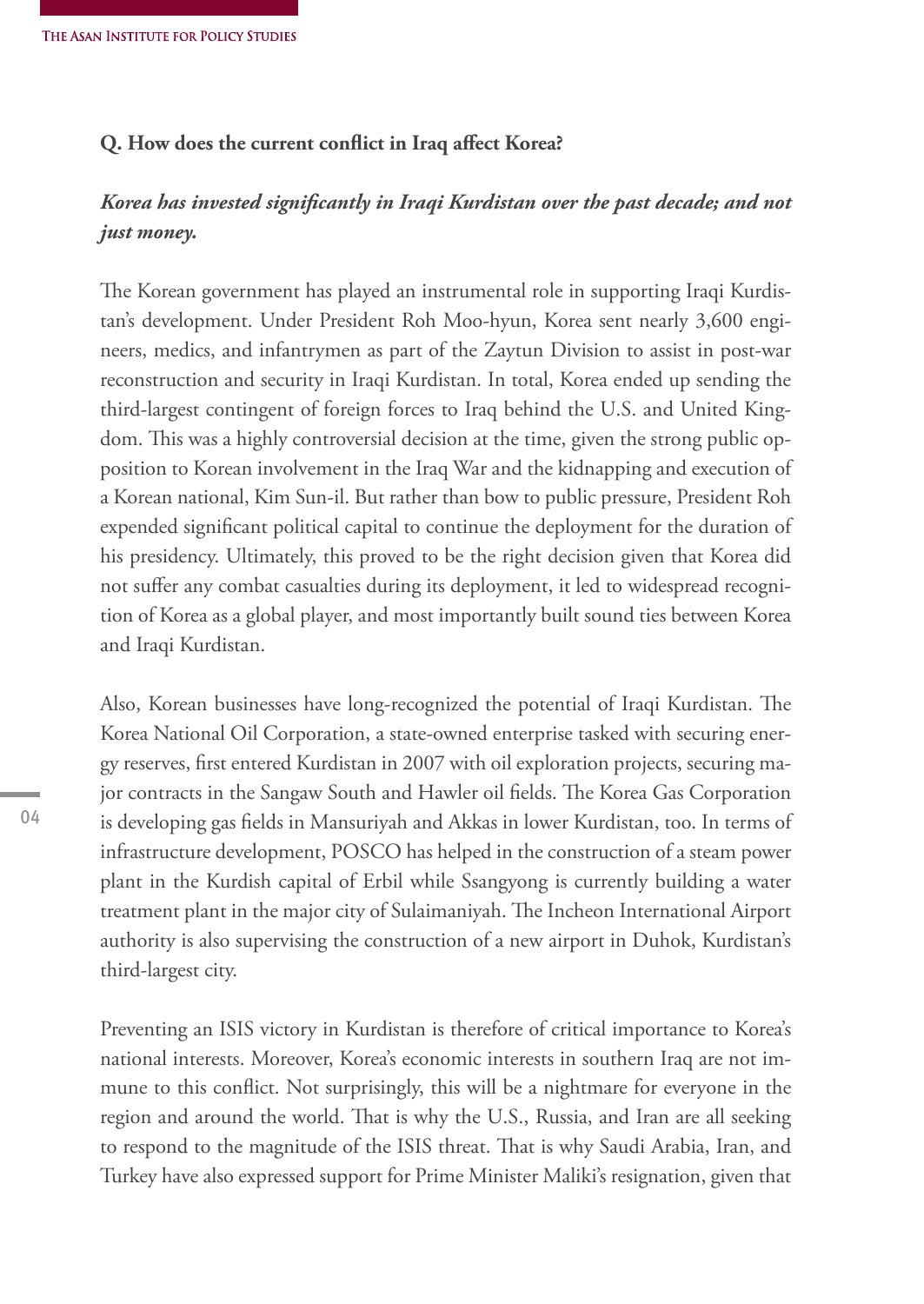that his policies facilitated the rise of ISIS and the current crisis in Iraq.

#### **Q. What should Korea do?**

#### *Humanitarian assistance and diplomatic support to Iraqi Kurdistan.*

As the U.S. takes military action in support of the Iraqi government and KRG, the Korean government must do more. The strong political, economic, and military ties that Korea has cultivated with Iraqi Kurdistan need to be strengthened during this critical hour. First, the Park Geun-hye administration needs to make a significant contribution in terms of humanitarian aid to help the KRG deal with the unfolding humanitarian disaster. Right now, over 40,000 Yazidis, a Kurdish religious minority, are trapped on Sinjar Mountain in northern Iraq after fleeing the ISIS attack. The past two months have seen a million Iraqi Shiites and Sunnis flee to the safety and security of Iraqi Kurdistan. The KRG is not equipped to manage such an influx of refugees. Korea can deliver food, medicine, and help with constructing temporary housing for these displaced peoples. The fact that it has only donated \$10 million in Syria's humanitarian crisis needs to be a wakeup call for Korea's claims to be a so-called 'middle power.' In Iraqi Kurdistan, Korea has direct economic investments at stake, so it will be easier to convince lawmakers and taxpayers to provide a much higher level of support.

Second, the Korean government can show its diplomatic support for the KRG in the following ways. Korea can bolster support for the KRG by using its non-permanent seat at the UN Security Council to actively support the current U.S. military operation. It can also release a joint statement as part of the MIKTA Initiative with Mexico, Indonesia, Turkey, and Australia. Similarly, a senior official might want to visit Erbil in the coming days. Last weekend's visit by French Foreign Minister Laurent Fabius and the July 24 visit by United Nations Secretary General Ban Ki-moon to Erbil were important shows of support for the KRG. Korea should do likewise. A visit by Minister Yun Byung-se at such a critical time would be an undeniable sign that Korea is not merely an economic animal seeking to extract Kurdish natural resources, but a true friend of Kurdistan.

The Kurdish people have been on a long, arduous journey towards reclaiming their independence. Their homeland was carved up by the great powers at the end of the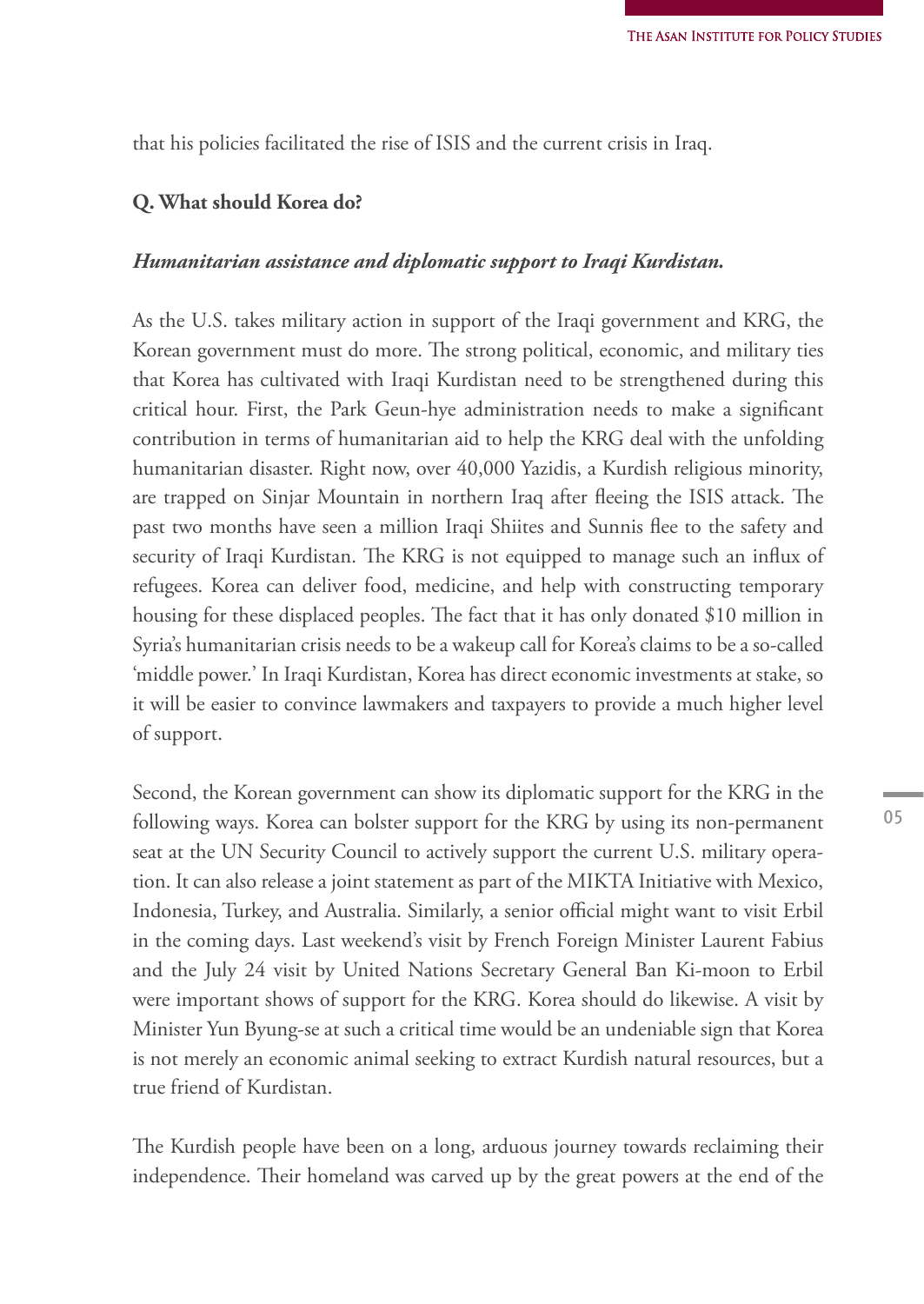First World War. They endured decades of colonial occupation and post-independence nation building during which their history, culture, and language were brutally suppressed. The world turned a blind eye to their struggle even as dictators committed unspeakable horrors against them, including the use of chemical weapons, particularly in Iraq. This is a powerful story that should resonate with Korea's own painful history at the hands of foreign powers. As a responsible member of the international community who supports democracy and human rights, the Korean government should recognize the plight of the Kurdish people. Standing by them now is the first step.

The views expressed herein do not necessarily reflect the views of the Asan Institute for Policy Studies.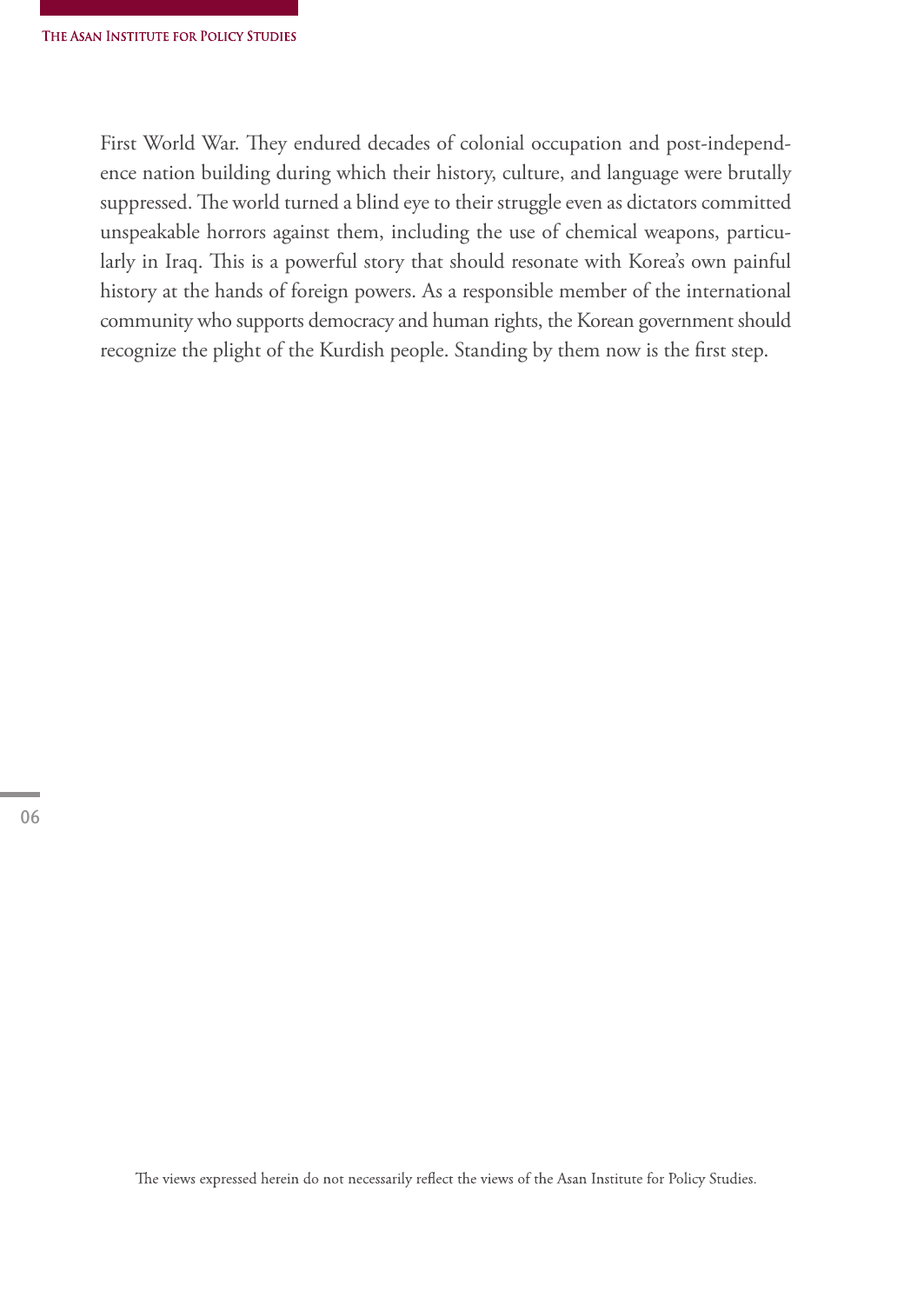

**Jang Ji-Hyang** is a Research Fellow and the head of the Middle East and North Africa (MENA) Program at the Asan Institute for Policy Studies in Seoul, Korea. She also serves as a Policy Advisor on Middle East issues to South Korea's Ministry of Foreign Affairs. Previously, she taught comparative and Middle East politics at Seoul National University, Yonsei University, Ewha Woman's University, and the Hankuk University of Foreign Studies. Her research interests include political Islam, Islamic finance, comparative democratization, and state-building. Dr. Jang is the author of numerous books and articles on the Middle East and has most recently published a co-edited book with Clement M. Henry titled, *The Arab Spring: Will It Lead to Democratic Transitions?* (Asan Institute 2012, Palgrave Macmillan 2013) and a Korean translation of Fawaz Gerges' *Journey of the Jihadist: Inside Muslim Militancy* (Asan Institute 2011). She received a B.A. and M.A. from the Hankuk University of Foreign Studies and her Ph.D. in Political Science from the University of Texas at Austin.



Peter Lee is a Program Officer in the Middle East and North Africa (MENA) Program at the Asan Institute for Policy Studies in Seoul, Korea. His research focuses on East Asia-Middle East security relations and the role of middle powers in regional affairs. He received a B.A. with Honours and a Master of International Relations (MIR) from the University of Melbourne, Australia.